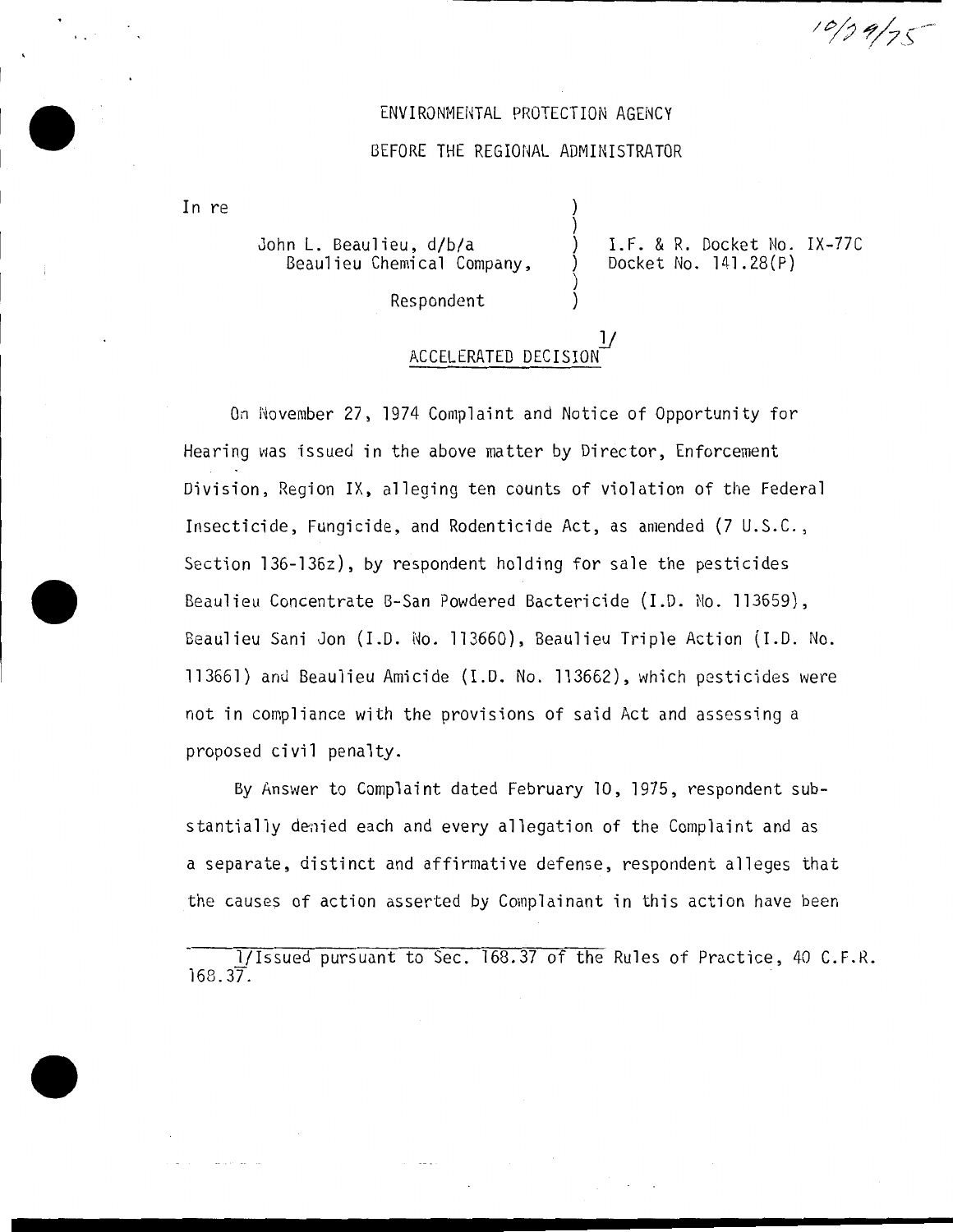merged into a Final Order, dated October 30, 1974, in a previous action involving the same parties and similar issues and that said 2/ previous Final Order is res judicata of this action.

Briefly stated, the prior action was based upon a complaint involving these same parties and relating to the pesticide Beaulieu Udder-Dyne Sanitizing Udder Wash. In substance it was alleged that the composition of that product differed from its composition as presented in connection with its registration with EPA and that the product was misbranded in that its label was different from the label submitted and approved in connection with the registration of the product.

Hearing was held on May 21, 1974 and after proposed findings of fact and conclusions were considered, an Initial Decision and Final Order were issued wherein a civil penalty of \$1500 was assessed.

It is alleged by respondent that the doctrine of res judicata applies based upon the admission into evidence in the prior action, over respondent's objection, the results and analysis relating to four products of which samples were taken by an EPA inspector during an 3/ inspection of respondent's plant on April 4, 1974. $\widetilde{\phantom{a}}$  While complainant offered this evidence to show "continuing violations and lack of good faith by respondent," respondent contends the evidence was treated

2/In re Beaulieu Chemical Co. (John L. Beaulieu, Owner), I.F. & R. No.  $I\overline{X}$ -10C, Docket No. 141.12(P).

3/Evidence which formed the basis for complaint in the prior pro-<br>ceeding was obtained in November, 1972.

- 2 -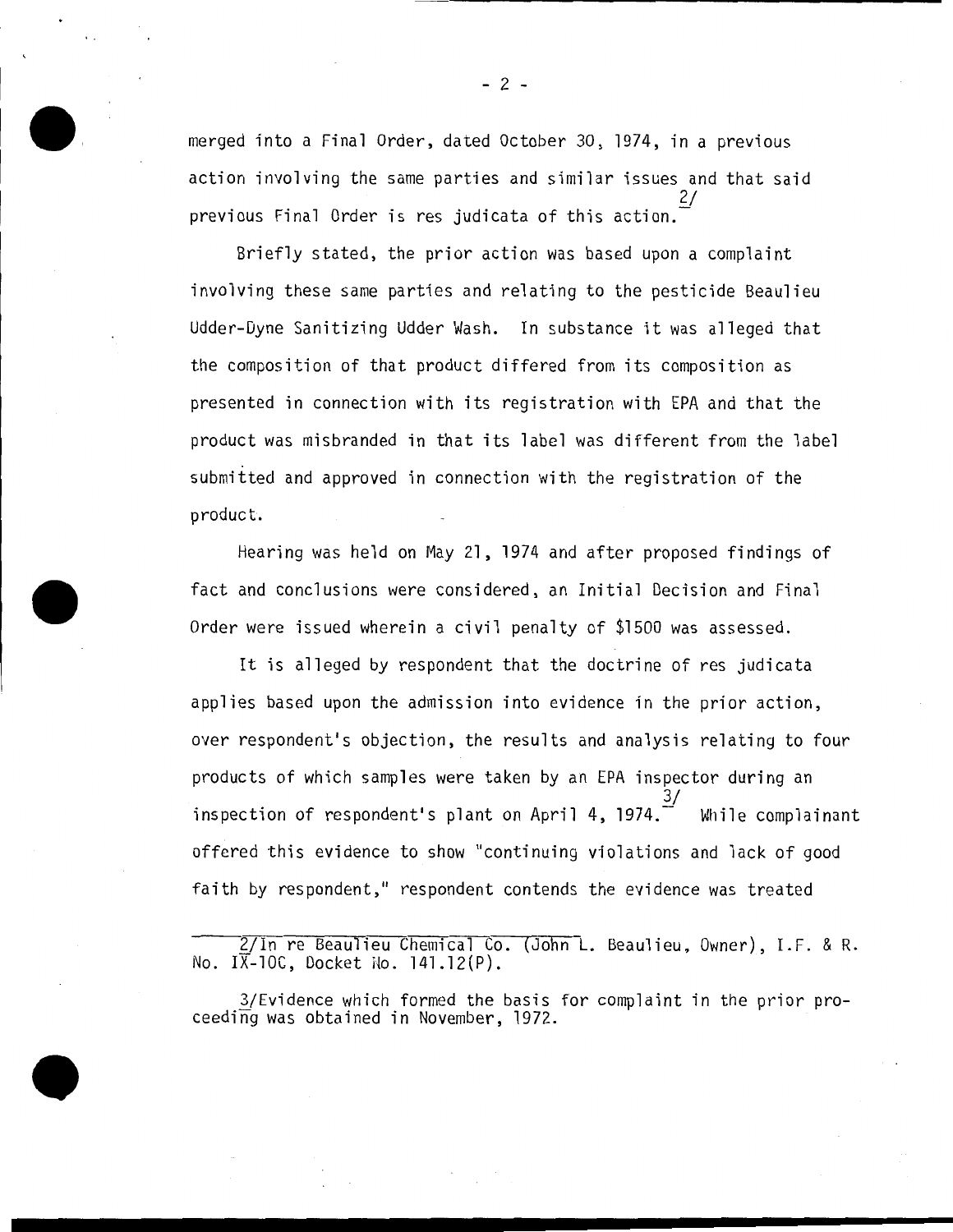during the proceeding as being "in dispute" and thereafter findings and rulings were made thereon which act as a bar to the institution of any subsequent action based thereon.

The pertinent part of Judge Levinson's Initial Decision relating to the four products in question, reads as follows:

> "Mr. Beaulieu testified in substance that the company does not have stock on hand for products that are to be shipped outside of California and that such products are compounded in response to specific orders and that the products from which samples were taken were not intended for interstate shipment. However, records of interstate shipments of these products were examined by the EPA inspector and Mr. Beaulieu signed a statement to the effect that such products from which samples were taken had been shipped in interstate commerce. Further, the samples of the products were taken from stock on hand and the label of each product bore an EPA registration number. We find that products from which the samples were taken were being held for sale for interstate shipment. (Emphasis supplied)

"Two of the products were deficient in active ingredients and one had an excess of active ingredients. The labels of three of the products were not in accordance with the labels as accepted at time of registration. Emphasis supplied

"At the hearing on May 21, 1974, Mr. Beaulieu stated that he had sent samples of the four products to an independent chemical laboratory for analysis about a week previously and that the results were expected in about a week. We granted respondent 10 days within which to submit results of these analyses. The respondent submitted a copy of letter from a laboratory dated June 20, 1974, showing results of analyses of four named products which the laboratory received.on June 18, 1974. Although the names of the products were the same as those taken during the plant inspection there is no proof that they were from the same batch as the samples that were taken on April 4. Further,

- 3 -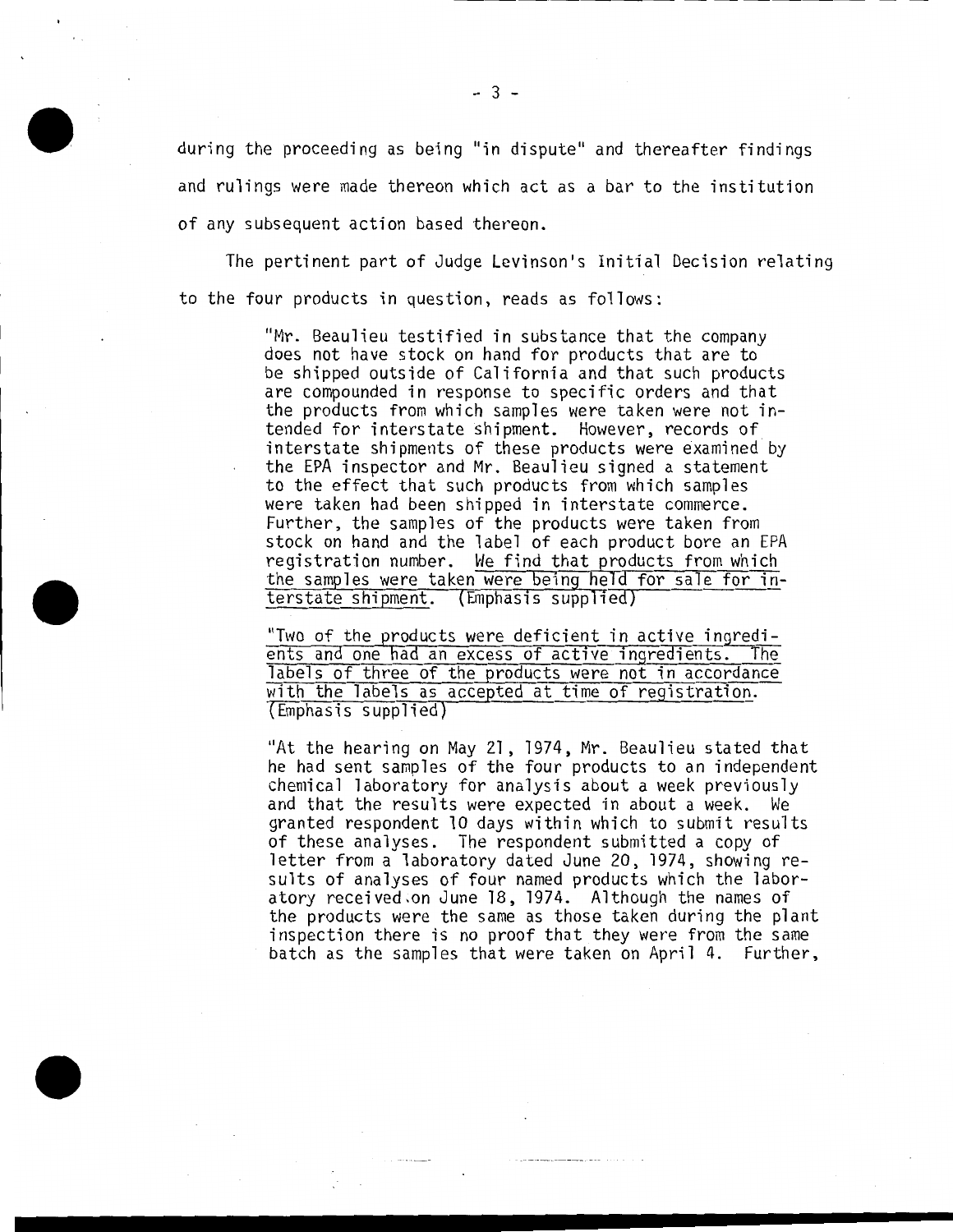it is obvious that the samples tested were not the<br>ones that Mr. Beaulieu said he sent to the laboratory around the middle of May. The complainant offered to furnish respondent with portions of the samples taken on April 4 but it appears that respondent did not accept the offer. We do not consider the letter from the laboratory as reliable evidence for the purpose of establishing the chemical content of the products of which samples were taken on April 4."

And further, still quoting from the Initial Decision:

"The respondent's continued history of non-compliance with the Act has defeated some of its prime purposes which are to eliminate unregistered, adulterated, and misbranded pesticides from the channels of commerce."

In any determination as to the application of either the doctrine of "res judicata" or "collateral estoppel," it is essential that we look to the prior proceeding and analyze the facts with regard to the extent and in what manner the present proceeding includes the same allegations, products and findings as would result if the present proceeding proceeded to conclusion.

In so doing in this instance, we need only refer to the Initial Decision of Judge Levinson where he refers to how he treated these facts and the weight he gave to them in deciding the prior matter.

First, there is no question that the documents and results of analysis relating to the four products which are the subject of this proceeding were received in evidence in the prior matter, even though over the objection of respondent. And that samples of these four products were taken by an EPA inspector during an inspection of respondent's plant on April 4, 1974. These exhibits were offered to show continuing violations and lack of good faith. Initial Decision, p. 15.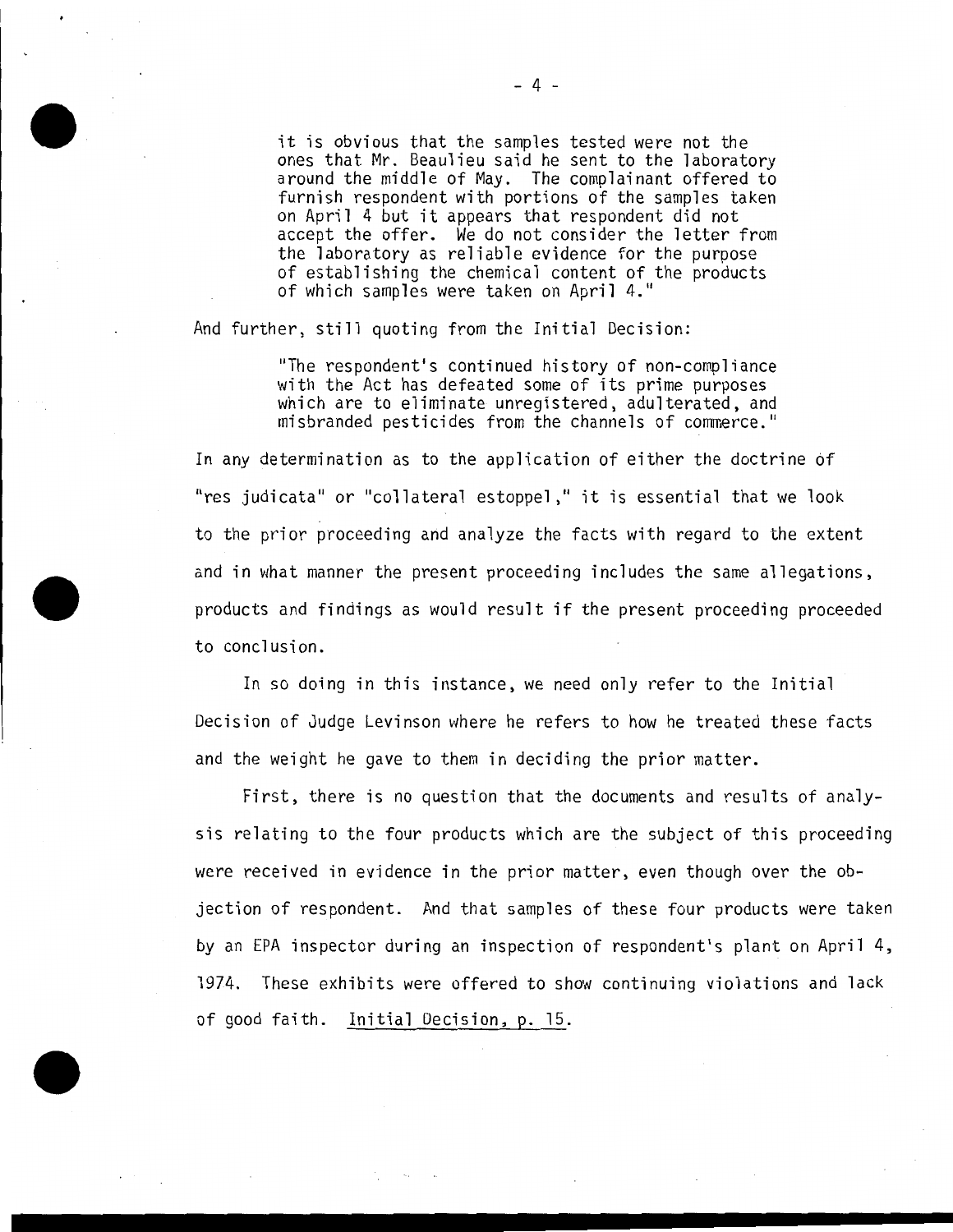The folders containing all original documents, including the reports of analysis and all pertinent labels, relating to I.D. Nos. 113659, 113660, 113661 and 113662, which products are the subject of the instant proceeding, were introduced by the complainant into evidence as Exhibits 24, 25, 26, 27, respectively, in the prior proceeding entitled In Re Beaulieu Chemical Company, I.F. & R. No. IX-lOC (July 24, 1974), Reporter's Transcript, page 142, Docket No. 141.12(P).

Secondly, Judge Levinson found "that products from which the samples were taken were being held for sale for interstate shipment." Initial Decision, p. 15. Respondent averred that the products from which the samples were taken were not intended for interstate shipment, but complainant showed that Mr. Beaulieu signed a statement for the EPA inspector to the effect that such products from which samples were taken had been shipped in interstate commerce. Initial Decision, p. 15.

Thirdly, Judge Levinson, in the prior proceeding, made the following findings as to the four products which are the subject of this proceeding:

1. "Two products were deficient in active ingredients." (Initial Decision, p. 15).

A. I.D. No. 113659 - Beaulieu Concentrate B-San

B. I.D. No. 113662- Beaulieu Amicide

2. "One had an excess of active ingredients." (Initial Decision, p. 15).

A. I.D. No. 113660- Beaulieu Sani Jon

 $-5 -$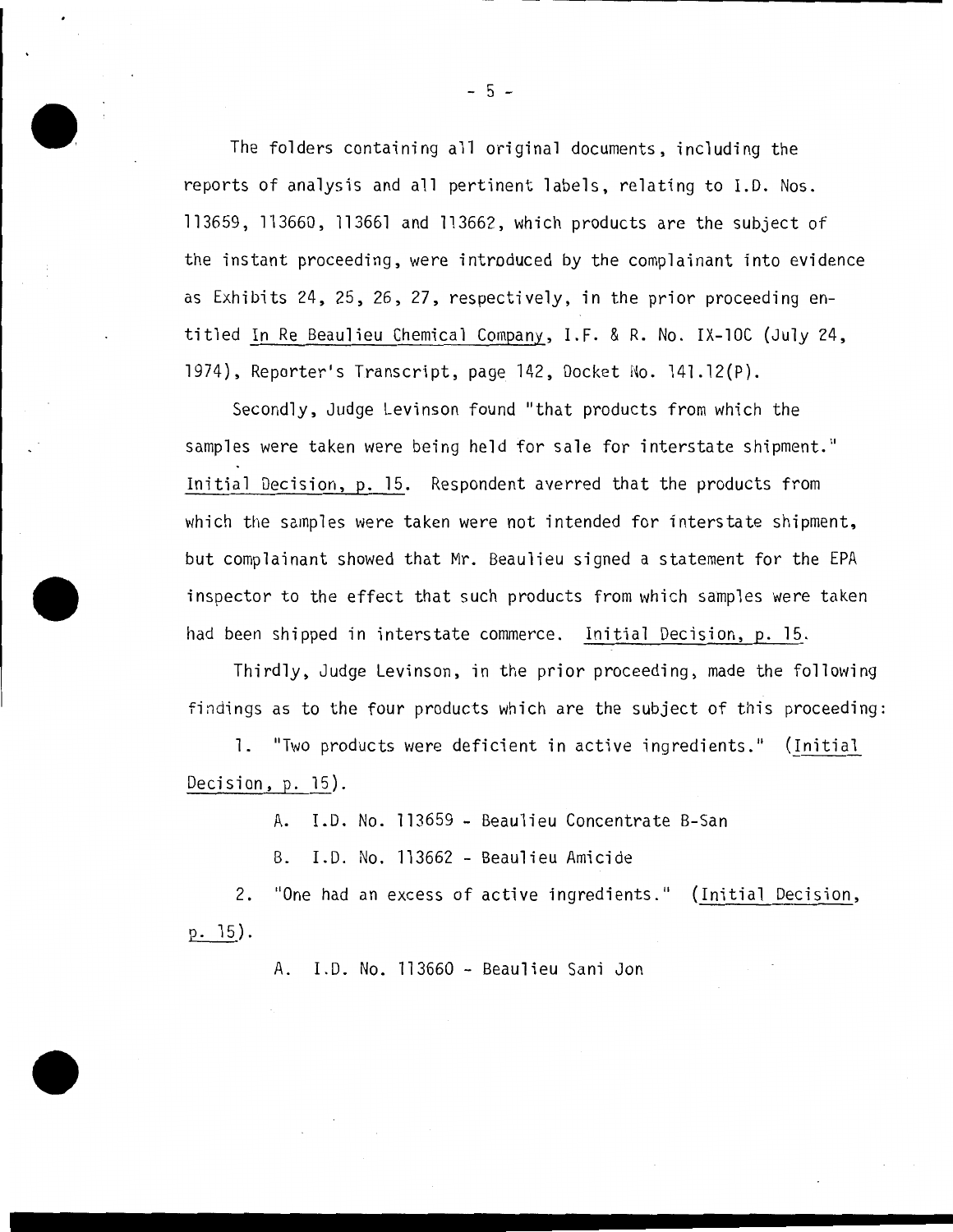3. "The labels of three of the products were not in accordance with the labels as accepted at time of registration." (Initial Decision, p. 15) .

A. I.D. No. 113659 - Beaulieu Concentrate B-San

B. I.D. No. 113660 - Beaulieu Sani Jon

C. I.D. No. 113661 - Beaulieu Triple Action

These findings were not based solely on complainant's allegations, but were actually the subject of considerable discussion during the hearing which, taking into consideration the fact that this evidence was admitted over respondent's objection, leads me to conclude that all of the facts related to these four products, particularly as to the chemical composition thereof, and interstate shipment, were definitely ''in dispute'' in the prior proceeding. Initial Decision, pp. 15, 16. Tr. pp. 34-35, 134-142.

An additional factor which leads me to conclude that the violations which were found by Judge Levinson to exist in the prior hearing were considered in aggravation of the penalty invoked is the statement by him, "The respondent's continued history of non-compliance with the Act has defeated some of its prime purposes which are to eliminate unregistered, adulterated, and misbranded pesticides from the channels of commerce." Initial Decision, p. 17.

In support of this conclusion and keeping in mind that the evidence relating to the alleged violations involved in this proceeding were introduced by Complaint Counsel in the prior proceeding to show lack of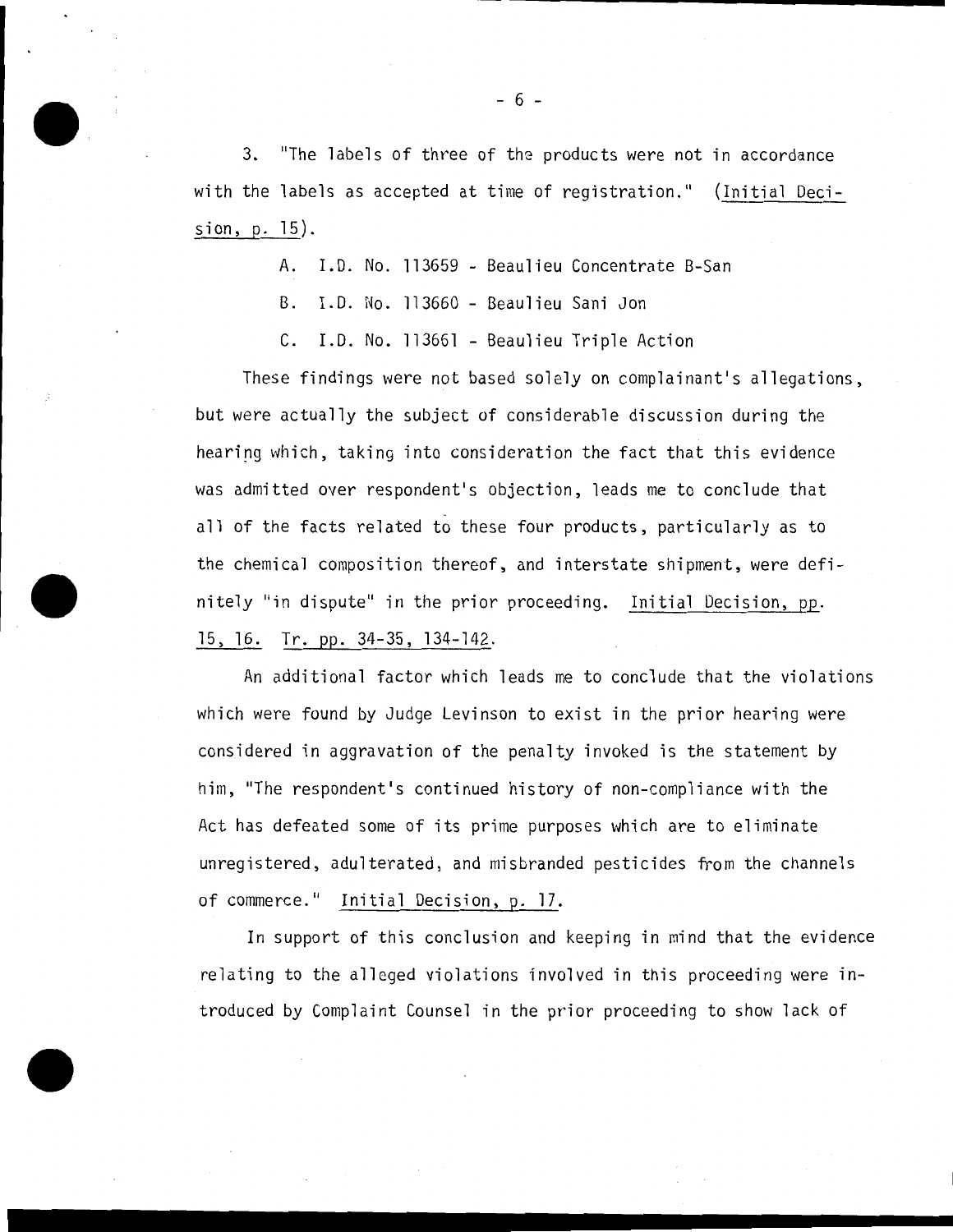good faith, I quote, in part, from Section 168.46(b) of the Rules of Practice:

> (b) Evaluation of Proposed Civil Penalty. In determining the dollar amount of the recommended civil penalty assessed in the initial decision, the Administrative Law Judge shall consider all elements regarding the appropriateness of civil penalty set forth in Section  $168.60(b)$ .

which reads in part as follows:

(b) Evaluation of Civil Penalty. The Final Order of the Regional Administrator shall consider the approond negronal numminous areas in the respective to be assessed in<br>the ... initial decision out of which the final order originates.

(2) In evaluating the gravity of the violation, the Regional Administrator shall also consider ... (b) Regional Administrator shall also consider  $\ldots$  (b)<br>any evidence of good faith or lack thereof. . .

Counsel for Complainant in his response to prehearing letter dated April 10, 1975 and in his Memoranda of Points and Authorities has presented a logical but incomplete argument in opposition to the granting of respondent•s motion for dismissal of the complaint based on either the doctrine of "res judicata" or "collateral estoppel."

Counsel admits only certain facts were conclusively decided in the prior proceeding as evidenced by the following excerpts from the Initial Decision therein:

- 1) We find that products from which the samples were taken were being held for sale for interstate shipment. (at 15)
- 2) We do not consider the letter from the laboratory as reliable evidence for the purpose of establishing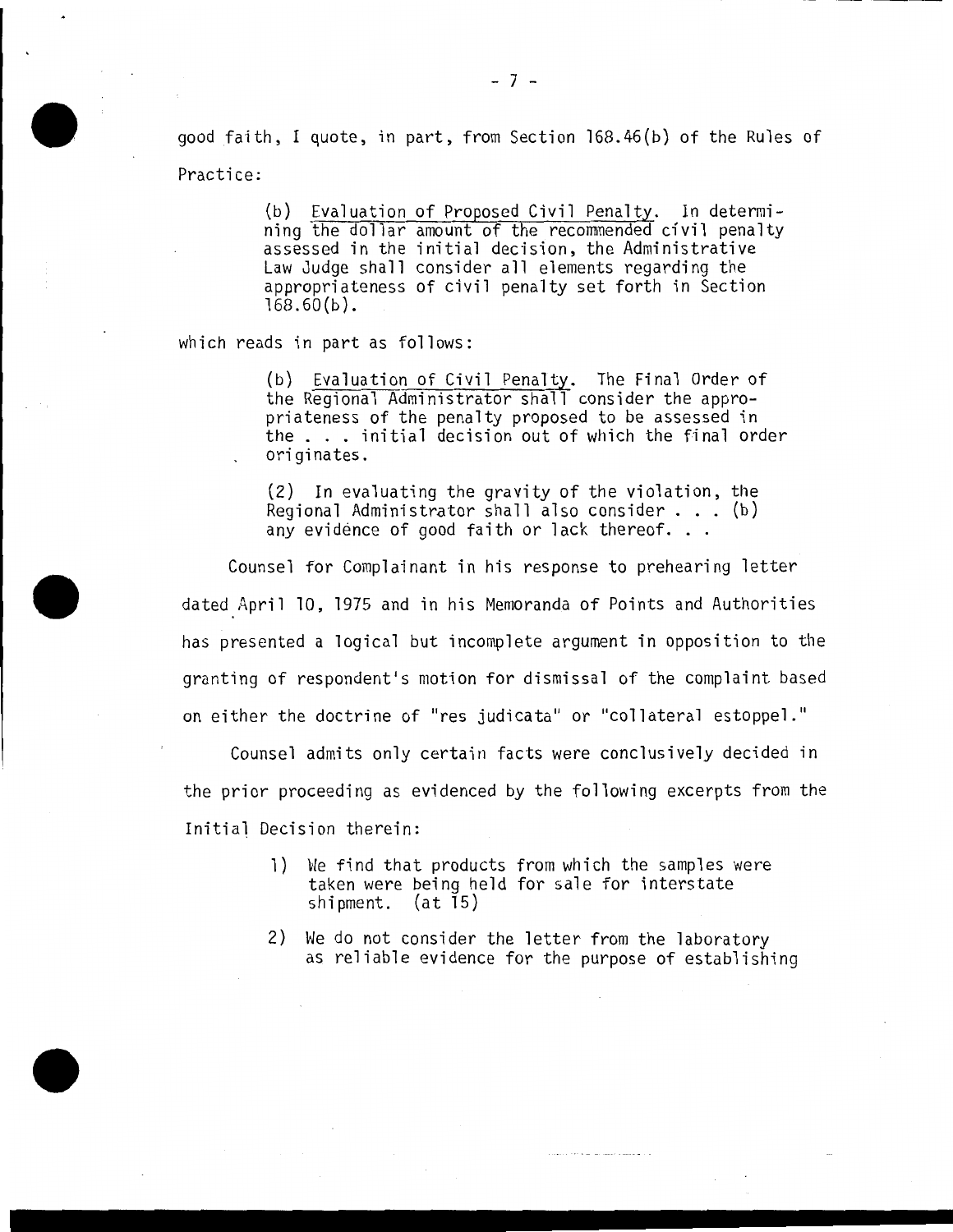the chemical content of the products of which samples were taken on April 4 . . . (at 16)

3) The respondent's continued history of non-compliance with the Act has defeated some of its prime purposes which are to eliminate unregistered, adulterated, and misbranded pesticides from the channels of commerce. (at 17)

And further avers that it is these facts which were placed in issue at the hearing of May 21, 1974, and were adjudicated, that are relevant to the instant case. That the parties are identical in both instances is beyond dispute. These facts were subject to direct and crossexamination before Judge Levinson at the hearing of May 21, 1974.

Counsel for Complainant has failed to fully reason out the consequences of the statement in 2) above. This statement was made by Judge Levinson only after respondent had attempted, unsuccessfully, to dispute complainant's allegation that the four products were either deficient in active ingredients, had an excess of active ingredients and therefore the labels were in accordance with the labels accepted at the time of registration. Tr. pp. 134-142 - Initial Decision, p. 15.

While the mere mention of additional facts or evidence by counsel during a hearing will not bar a new or later action on that evidence, introduction of such evidence in the proceeding puts such evidence in issue. And while new violations would have supported a new proceeding where there is no indication of harassment by the agency, a new proceeding is barred where those facts or evidence were introduced into

- 8 -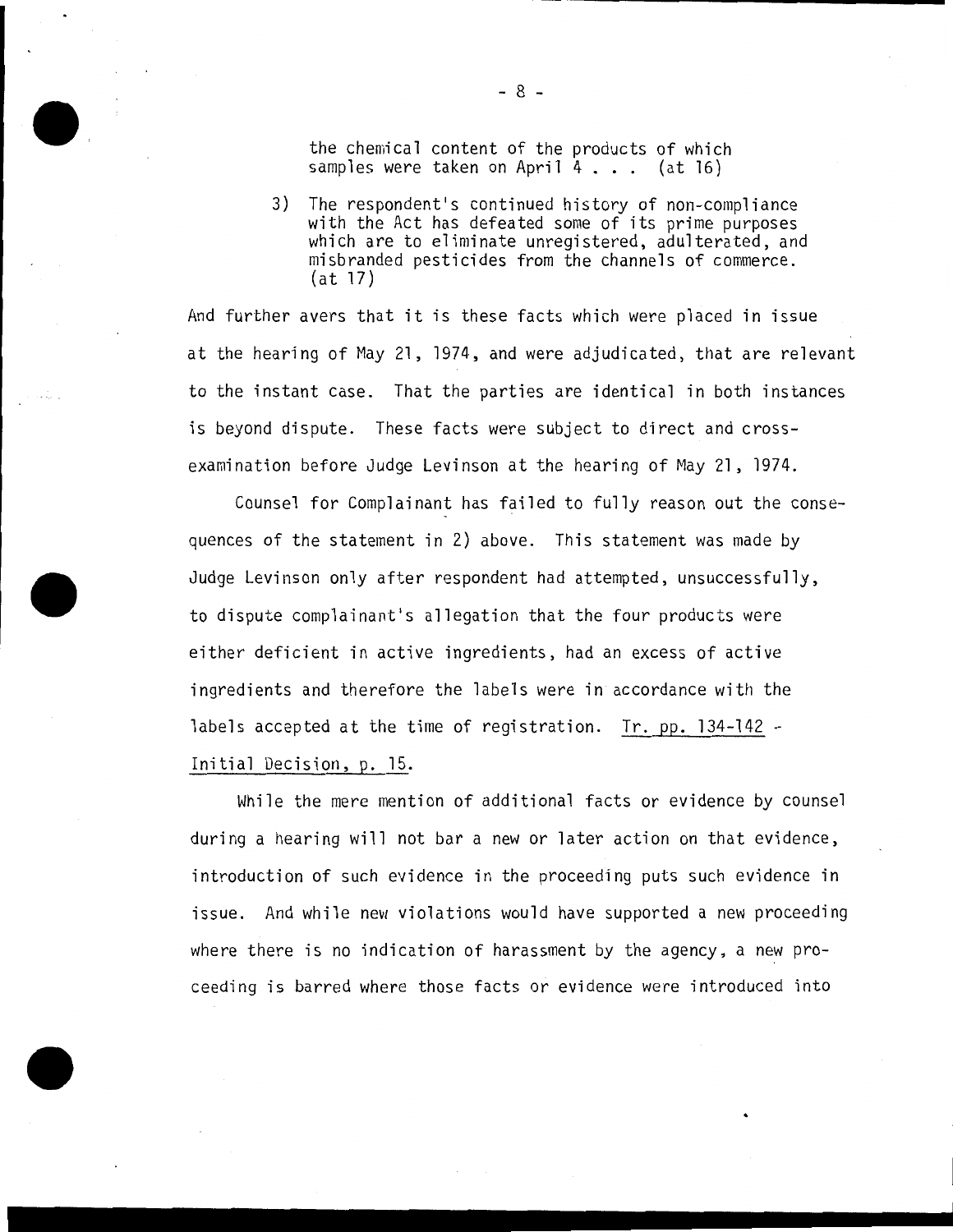the record and were at issue in a prior hearing. F.T.C. v. Exposition Press, Inc., et al., 295 F.2d 869 (1961).

I must therefore conclude that the parties and issues presented in the instant matter are the same as those presented in the prior proceeding which were considered and upon which a valid and final judgment was made. This would supply the elements necessary to apply the doctrine of "collateral estoppel." Ashe v. Swenson, 387 U.S. 336, 443 (1970).

Complaint Counsel alleges that consideration of these four exhibits in the prior proceeding was only incidental to the former determination and does not constitute estoppel even though they were litigated and decided therein.

This Court takes the position that these facts were not only litigated and decided in the prior proceeding, but also that they were considered in aggravation of the civil penalty which was incorporated into a Final Order of the Regional Administrator. This finding, therefore, places this matter directly within the requirements of the general rule relating to the doctrine "res judicata," (a) there has been a previous action between the same parties; (b) involving the same matter; (c) a final judgment on the merits has been rendered with respect to the same cause of action. Rhodes v. Jones, 351 F.2d 884, 886 (1965), cert. den. 383 U.S. 919.